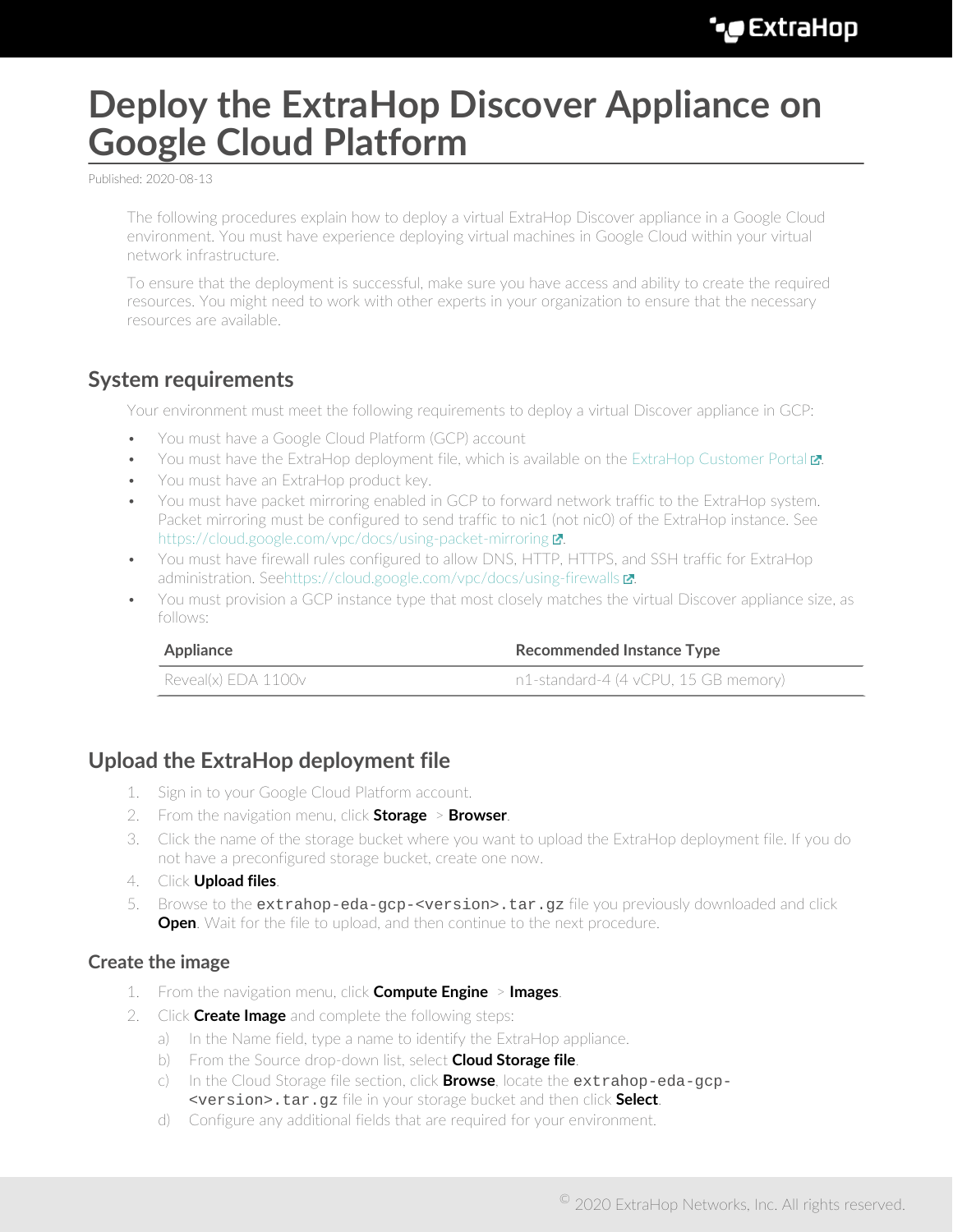3. Click **Create**.

### **Create the datastore disk**

- 1. From the navigation menu, click **Compute Engine** > **Disks**.
- 2. Click **Create Disk** and complete the following steps:
	- a) In the Name field, type a name to identify the ExtraHop disk.
	- b) From the Type drop-down menu, select **Standard persistent disk**.
	- c) In the Source type section, click **Image**.
	- d) From the Source image drop-down list, select the image you created in the previous procedure.
	- e) In the Size field, type 61.
	- f) Configure any additional fields that are required for your environment.
- 3. Click **Create**.

### **Create the VM instance**

- 1. From the navigation menu, click **Compute Engine** > **VM instances**.
- 2. Click **Create Instance** and complete the following steps:
	- a) In the Name field, type a name to identify the ExtraHop instance.
	- b) From the Region drop-down list, select your geographic region.
	- c) From the Zone drop-down list, select a location within your geographic zone.
	- d) In the Machine configuration section, select **General Purpose** for the machine family, **N1** for the series, and **n1-standard-4 (4 vCPU, 15 GB memory)** for the machine type.
	- e) In the Boot disk section, click **Change**.
	- f) Click **Existing disks**.
	- g) From the Disk drop-down list, select the disk you created in the previous procedure.
	- h) Click **Select**.
- 3. Click **Management, security, disks, networking, sole tenancy**.
- 4. Click **Networking**.
- 5. In the Network tags field, type the following tag names:

**Important:** Network tags are required to apply firewall rules to the ExtraHop instance. If you do not have existing firewall rules that allow this traffic, you must create the rules. See <https://cloud.google.com/vpc/docs/using-firewalls> $\blacksquare$ .

- https-server
- http-server
- dns
- ssh-all

| Management                     | Security             | Disks | Networking  | Sole Tenancy |  |  |  |  |
|--------------------------------|----------------------|-------|-------------|--------------|--|--|--|--|
| <b>Network tags</b> (Optional) |                      |       |             |              |  |  |  |  |
| https-server <b>B</b>          | http-server <b>a</b> |       | dns $\odot$ | ssh-all a    |  |  |  |  |

- 6. In the Network interfaces section, click the edit icon  $\bullet$  to edit the management interface.
	- a) From the Network drop-down list, select your management network.
	- b) From the Subnetwork drop-down list, select your management network subnet.
	- c) Configure any additional fields that are required for your environment.
	- d) Click **Done**.
- 7. Click **Add network interface** to configure the data capture interface.